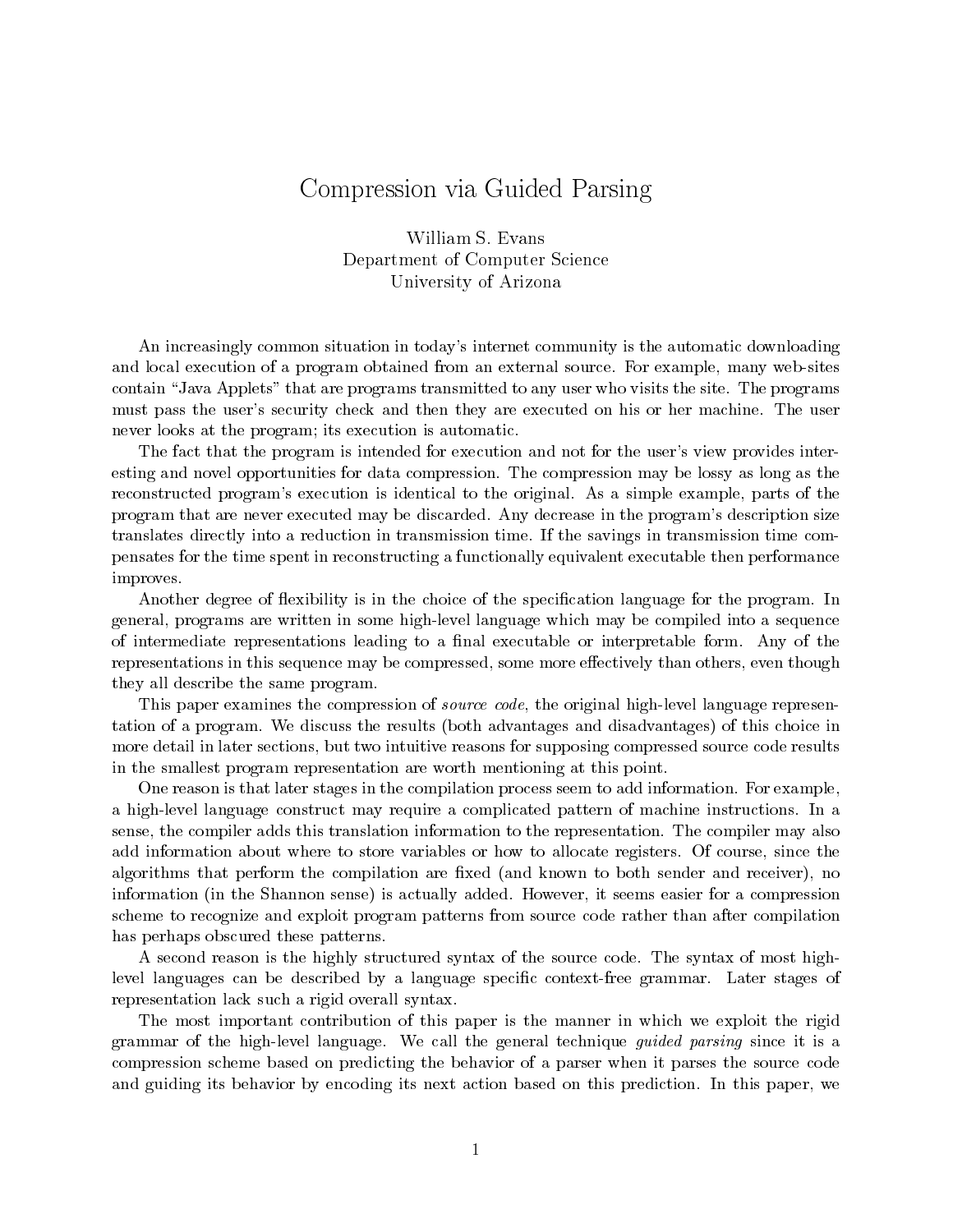describe the implementation and results of two very different forms of guided parsing. One is based on bottom-up parsing while the other is a top-down approach.

Bottom-up parsing constructs a pushdown automata (PDA) that recognizes the same language as the context-free grammar. The source code is fed, as a sequence of *tokens*, into the PDA which transitions from state to state pushing and popping items from its stack. One way to represent the source is as the sequence of transitions performed by the PDA with the source as input. Bottomup guided parsing predicts the next transition based on the current configuration (state and stack contents) of the PDA.

Top-down parsing starts with the start symbol of a grammar and applies grammar rules to expand nonterminals until the result is the input source code. At each step, the parser chooses a grammar rule to expand the leftmost nonterminal in the current derivation. In general, the parser's choice is based on the next token in the source code. Alternatively, we could guide the parser by specifying the actual grammar rule to use. This could result in substantial savings since, typically, there are many fewer rules to expand a given nonterminal than there are tokens. Top-down guided parsing predicts the next grammar rule to apply based on the parser's past performance.

Both methods may be used to compress strings from any language that can be represented with an appropriate context-free grammar. Our particular application is the compression of computer programs expressed in source code.

### **Source Code** 1

We use Pascal and Java as test cases for our guided parsing. Pascal is a mature language with a welldefined syntax. Java is a new language that is popular for specifying programs to be transmitted between computers. Java source code is not the representation that is typically transmitted. A compiled version of the original source, a *class file*, is the transmitted form.<sup>1</sup> The class file contains a sequence of Java bytecodes that are interpreted (rather than executed) by the receiving computer.

Our motivation for compressing source files rather than class files comes from a desire to produce as small a representation of the program as possible. The hope is that over slow transmission lines, the savings in the transmission time of compressed source compensates for the additional cost of converting the source to bytecode by the receiver. The relative sizes of compressed source versus compressed bytecode for our test suite is shown in table 1 and supports our conjecture that source is more compressible.

One major objection to transmitting compressed source is that the receiver obtains a copy of the original high-level source code, thus revealing potentially sensitive algorithms or structures. Class files supposedly obscure this information. However, they are not designed for this purpose and decompilation of a class file back to a source file is possible [13].

#### $\overline{2}$ **Context-Free Grammars**

Beyond the evidence provided by general purpose compression, source code appears to be a good program representation for compression because of its rigid structure. The syntax of the source code is captured by a context-free grammar that is known to both the sender and receiver.

A context-free grammar is a list of rules. Each rule, denoted  $X \rightarrow \alpha$ , consists of a left-hand symbol X and a right-hand string of symbols  $\alpha$ . The set of symbols is partitioned into nonterminals

 $^1$  Archived and compressed collections of class files and support files called JAR (Java ARchive) files are also used.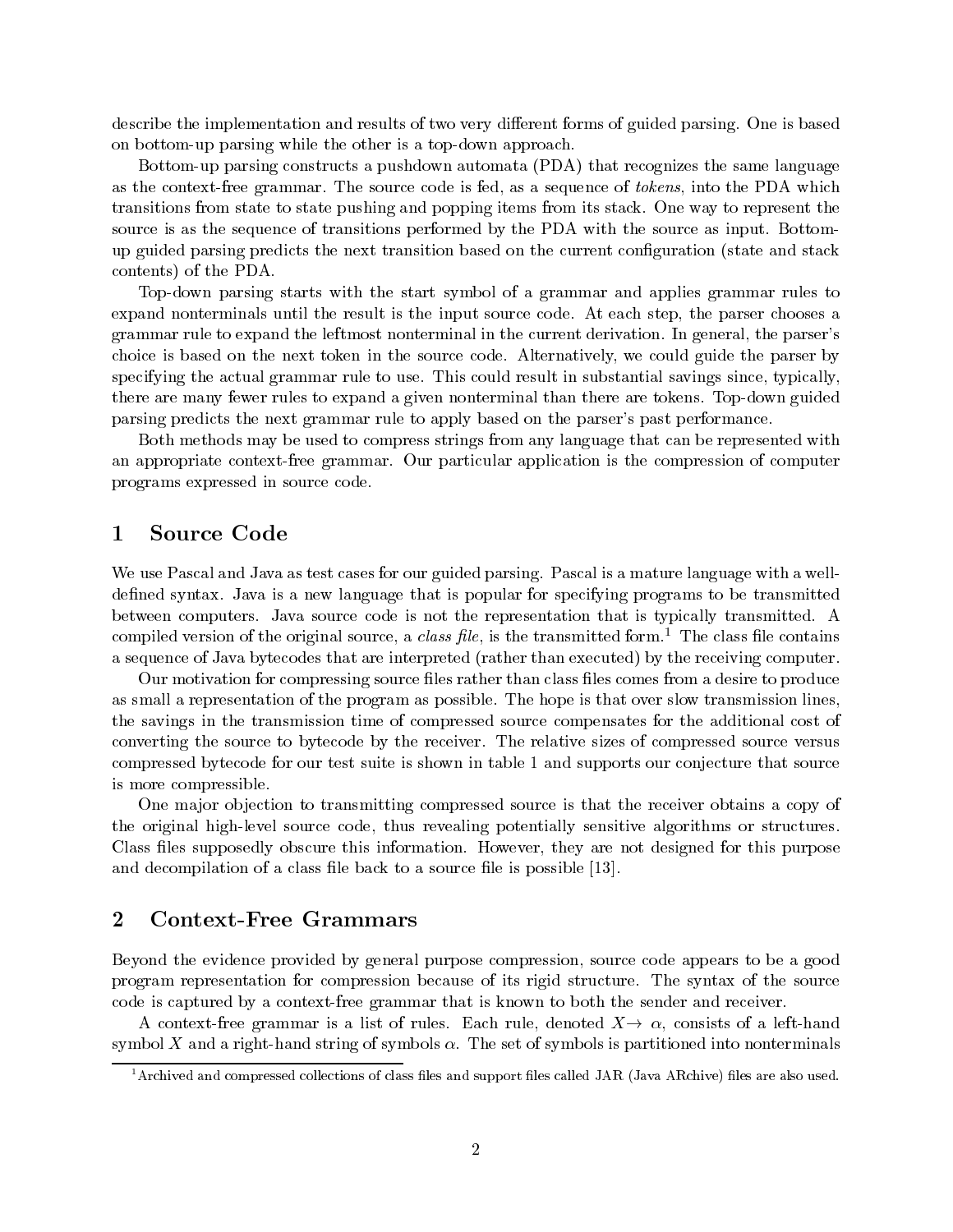and terminals, and only nonterminals may appear as left-hand symbols. There is a special nonterminal S called the start symbol. The grammar specifies a language that consists of all strings of terminals that can be derived from the start symbol. A string  $\omega$  is a *single-step derivation* of a string  $\gamma$  (written  $\gamma \Rightarrow \omega$ ) if there is a nonterminal X in  $\gamma$  and a rule  $X \rightarrow \alpha$  such that replacing the symbol X in  $\gamma$  with the string of symbols  $\alpha$  results in the string  $\omega$ . A string  $\omega$  is a *derivation* of  $\gamma$  (written  $\gamma \to \omega$ ) if there is a finite sequence of single step derivations  $\gamma = \gamma_0 \Rightarrow \gamma_1 \Rightarrow \cdots \Rightarrow \gamma_k = \omega$ . Also, Sethi, and Ullman [1] provide a more detailed explanation of context-free grammars and parsing in general.

The grammar we use to represent Java syntax is from the Java Language Specification [8]. It contains 103 terminal symbols, 135 nonterminal symbols, and 350 grammar rules. The Pascal grammar<sup>2</sup> is based on the standard Pascal grammar. It contains 68 terminal symbols, 135 nonterminal symbols, and 257 grammar rules.

#### $\boldsymbol{3}$ Lexical Analysis

Our source code encoder is based on the first two stages of compilation: *lexical analysis* and *parsing*. Lexical analysis takes as input a string of characters and outputs a sequence of *tokens* that are used by the parser. A token is a label for a set of character strings. For example in Java, the token for represents the single string for (a reserved word in Java), while the token intlit represents any integer literal such as 12 or 8. The character strings that are labeled by a token are called lexemes.

Tokens are the terminal symbols of the grammar for the high-level language. So the language specified by the grammar contains sequences of tokens, rather than actual source code. To reconstruct the source code from a token sequence, each token must be replaced by the lexeme that inspired it. If a token represents only a single lexeme then this replacement requires no further information, but for those tokens representing multiple lexemes, enough information to reconstruct the lexeme must be provided.

The current system handles multiple-lexeme tokens by creating a file for each such token. When the lexical analyzer encounters a lexeme for such a token in the source file, it writes the lexeme into the token's file. These token files can be compressed individually using any general purpose compression technique. In section 6.1, we show results for two different compression schemes: Move-To-Front [3, 5] followed by Huffman coding [9], and Gzip (a variant of LZ77 [16] distributed by the Gnu Free Software Foundation). Move-To-Front performs somewhat better than Gzip on sequences of lexemes that exhibit locality of reference, such as identifier names and integer literals.

The lexical analysis phase discards comments and formatting information from the file. Thus, the compression that is performed is technically lossy. Decompression will only result in an equivalent sequence of lexemes; it will not reconstruct the original source. However, this sequence is sufficient for the purpose of compilation into an executable or interpretable form.

#### Parser  $\bf{4}$

Lexical analysis provides the parser with a sequence of tokens. The parser takes these tokens and produces a parse tree according to the grammar. A parse tree shows how a token sequence is derived from the start symbol of a grammar. The root node represents the start symbol, and, in general, internal nodes of the parse tree represent nonterminals in the grammar. The children of an internal node representing nonterminal X represent the symbols on the right-hand side of a rule  $X \to \alpha$ . In

 $^{2}$ http://wuarchive.wustl.edu/languages/c/unix-c/languages/pascal/iso-pascal.tar.Z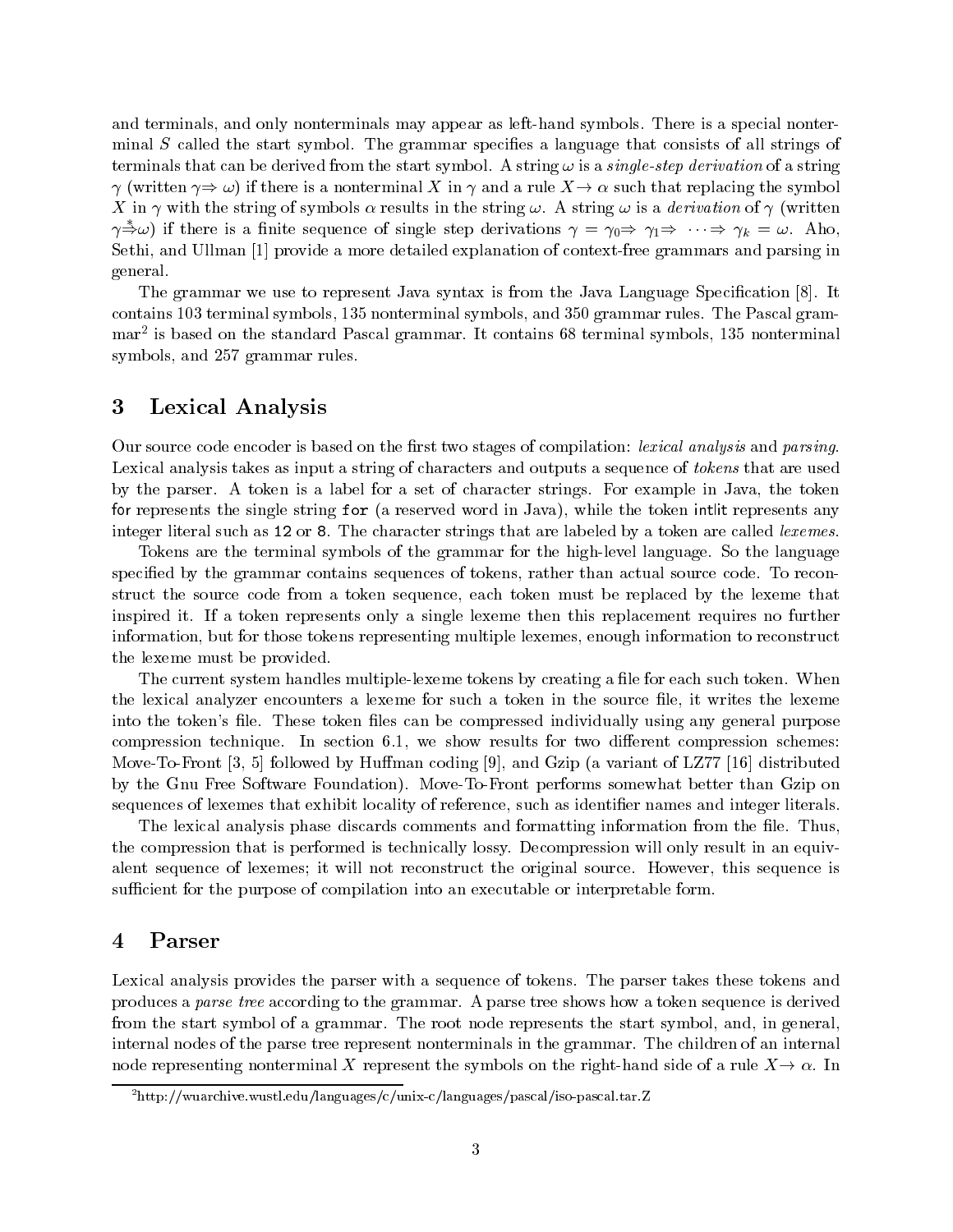particular, if  $\alpha = \alpha_1 \alpha_2 \cdots \alpha_k$  (where  $\alpha_i$  is a terminal or nonterminal symbol) then X has children representing  $\alpha_1$  through  $\alpha_k$  (from left to right). Leaf nodes represent tokens (terminal symbols), and the tokens at the leaf nodes of a parse tree, reading from left to right, form the input token sequence.

There are two basic methods of creating the parse tree for a given token sequence: bottomup and top-down parsing. As their names imply, one constructs the parse tree in a bottom-up fashion while the other constructs it top-down. We consider both methods as a means of succinctly representing the token sequence.

# $\overline{5}$ **Guided Parsing**

The basic technique to compress a token sequence, using either a bottom-up or top-down parser. is to run the parser without input, but provide information to guide its execution so that its execution, in the absence of input, is identical to its execution with the token sequence as input. Thus the parser produces a parse tree (from which the token sequence can be extracted) without knowledge of the token sequence. The only information that is needed is that which guides the parser's execution.

#### Bottom-up  $5.1$

The type of bottom-up parsing we use is called  $LR(1)$  parsing. The "L" indicates that the input is scanned from left to right. The "R" indicates that the result is a parse tree representing a rightmost derivation of the token sequence. An LR-parser is a pushdown automata and can be automatically generated from any LR-grammar (a restricted class of context-free grammars). See Aho, Sethi, and Ullman for details  $[1]$ .

Once the pushdown automata is generated, we need only guide its operation in order to produce the token sequence. In particular, we need only specify what transition the PDA should take given that it is in a particular configuration (state and stack contents).

In order to provide this information, we treat the PDA as a context-based model. The context is a configuration or a partial configuration – perhaps the state of the PDA and the top  $k$  symbols on its stack. The number of transitions from a state is finite, and which transition is taken is determined by the next input token. Rather than providing the PDA with this token, we specify the transition. As in other context-based methods, the transition may be specified explicitly or encoded. In our case, we encode using context-based adaptive arithmetic coding.

Initially, all transitions from a context (based on the state of the PDA specified in the context) are assumed equally likely and given frequency count 1. The frequency count distribution is used by an arithmetic encoder to encode the transition from the context. When the parser takes the transition, it increments that transition count, thus modifying the distribution for further encoding. See Bell, Cleary, and Witten [2] for a more detailed description of context based arithmetic encoding.

We have created a system that, given a grammar, automatically constructs the encoder and corresponding decoder. The system operates in a manner similar to the way in which Yacc [10] automatically creates a parser (pushdown automata) from a given grammar.

Our system, like Yacc\_only produces parsers from LALR-grammars (lookahead LR-grammars). In practice, this is not a restriction since most programming languages have LALR-grammars (perhaps because using Yacc is so much easier than constructing parsers by hand).

The system can produce either LALR-parsers or LR-parsers. LALR-parsers have traditionally been preferred to LR-parsers since the number of states in an LALR-parser is considerably fewer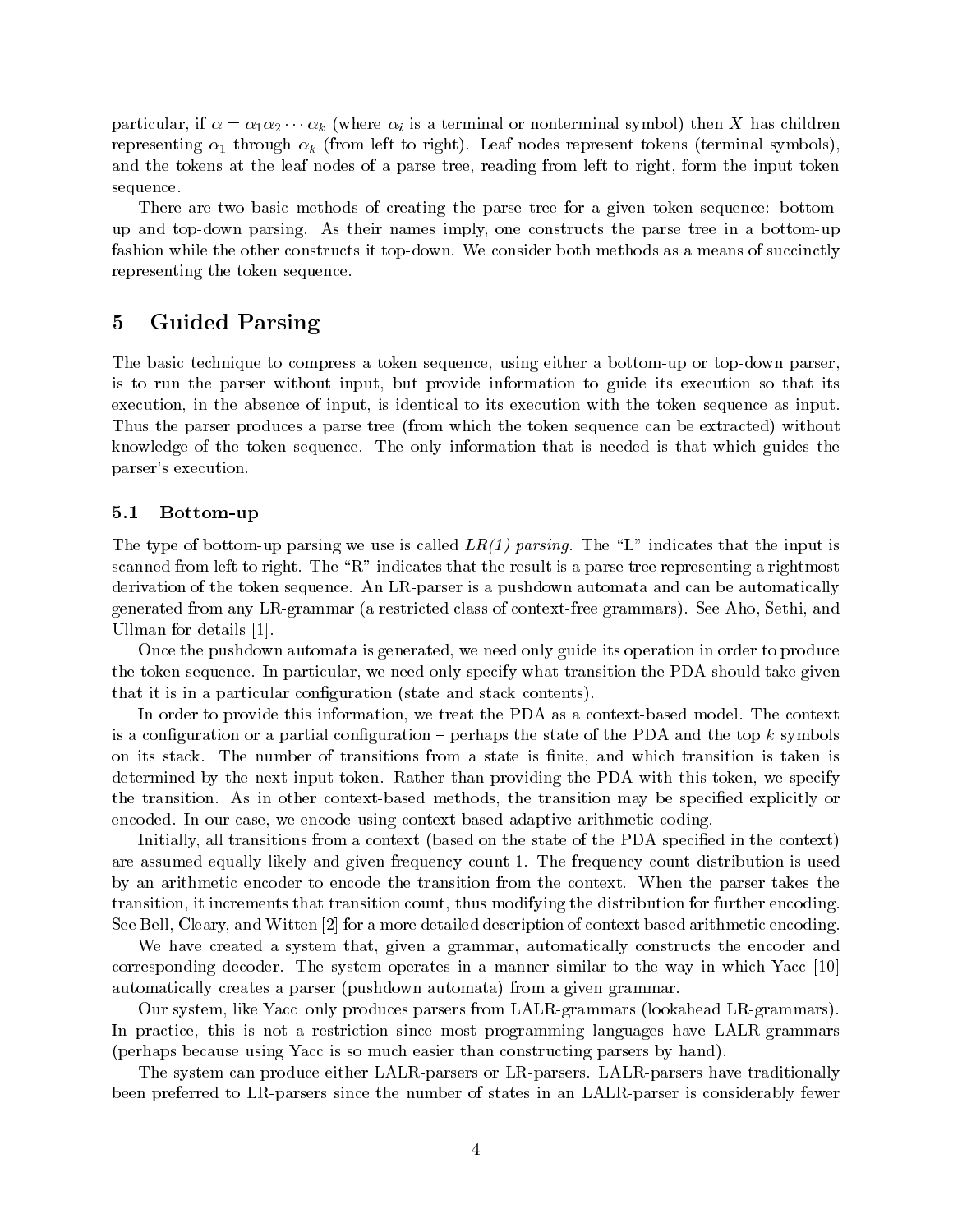than the number of states in an LR-parser. For example, Java's grammar which has 350 rules produces a 624 state LALR-parser, while the same grammar produces a 2,953 state LR-parser. This means that the memory requirements of an LALR-parser are more modest than the corresponding LR-parser. On the other hand, the increased number of states in an LR-parser may provide much better context for prediction. Results for both LALR and LR-parsers are shown in tables 3 and 4.

#### $5.2$ Top-Down

Top-down parsing expands nonterminals starting with the start symbol in an attempt to construct a parse tree for the given input. The choice made by the parser at each step is which rule to apply to expand the leftmost nonterminal in the current derivation. Top-down parsing works efficiently (without backtracking) when the rule to apply can be determined by looking at very few tokens of the input (preferably one).

Actually, the manner in which the parse tree is constructed is immaterial to top-down compression. Given a parse tree, a top-down encoding first specifies the rule used to expand the root node (start symbol) in the parse tree. At every subsequent step, it specifies the rule to expand the leftmost nonterminal in the current derivation, that is the leftmost unexpanded nonterminal in the parse tree. The resulting sequence of rules, rather than the sequence of tokens, guides the performance of the top-down parser.

In order to specify the sequence of rules, we again use a context-based approach. The context, in this case, is the nonterminal to be expanded and, perhaps, the first  $k$  nonterminals on the path from that nonterminal to the root in the parse tree. Other contexts are possible and may provide good compression, but the nonterminal to be expanded provides very good context by itself. Since each nonterminal is the right-hand side of only a few rules, we need to provide very little information to specify the rule. As in the bottom-up case, we encode this sequence of conditional rule numbers using context-based adaptive arithmetic coding.

Our implementation encodes the parse tree produced by the bottom-up parser. As in the bottom-up case, the encoder and decoder are produced automatically from the grammar.

The results are shown in tables 3 and 4.

#### 6 Results

The Java programs used to test the compression methods discussed in this paper come from four packages. The first is the Java Development Kit  $1.1.2<sup>3</sup>$ . We use 41 Java source files from the JDK written in Java version 1.0.2. (The version 1.1 source files do not conform to the published version 1.0 grammar.) The second is  $JavaCup<sup>4</sup>$ , a collection of 30 Java files implementing an LALR parser generator. The third is  $JLex^5$ , a single Java file implementing a lexer. The fourth is Toba<sup>6</sup>, a collection of 41 Java files that translate Java into C.

The Pascal programs in the test suite are:  $T_{E}X^{7}$  a typesetting program,  $E_{CP}^{8}$  an error correcting parser, and Pcom<sup>9</sup> a portable pascal compiler.

 $3$ http://java.sun.com/

 $4$ http://www.cs.princeton.edu/ appel/modern/java/CUP/

 $5$ http://www.cs.princeton.edu/ appel/modern/java/JLex/

 $^{6}$ http://www.cs.arizona.edu/sumatra/toba/

 $^7$ http://tug2.cs.umb.edu/ctan/

 $\text{``http://www.cs.wisc.edu/ fischer/ftp/tools/}$ 

 $^{9}$ http://www.cwi.nl/ftp/pascal/pcom.p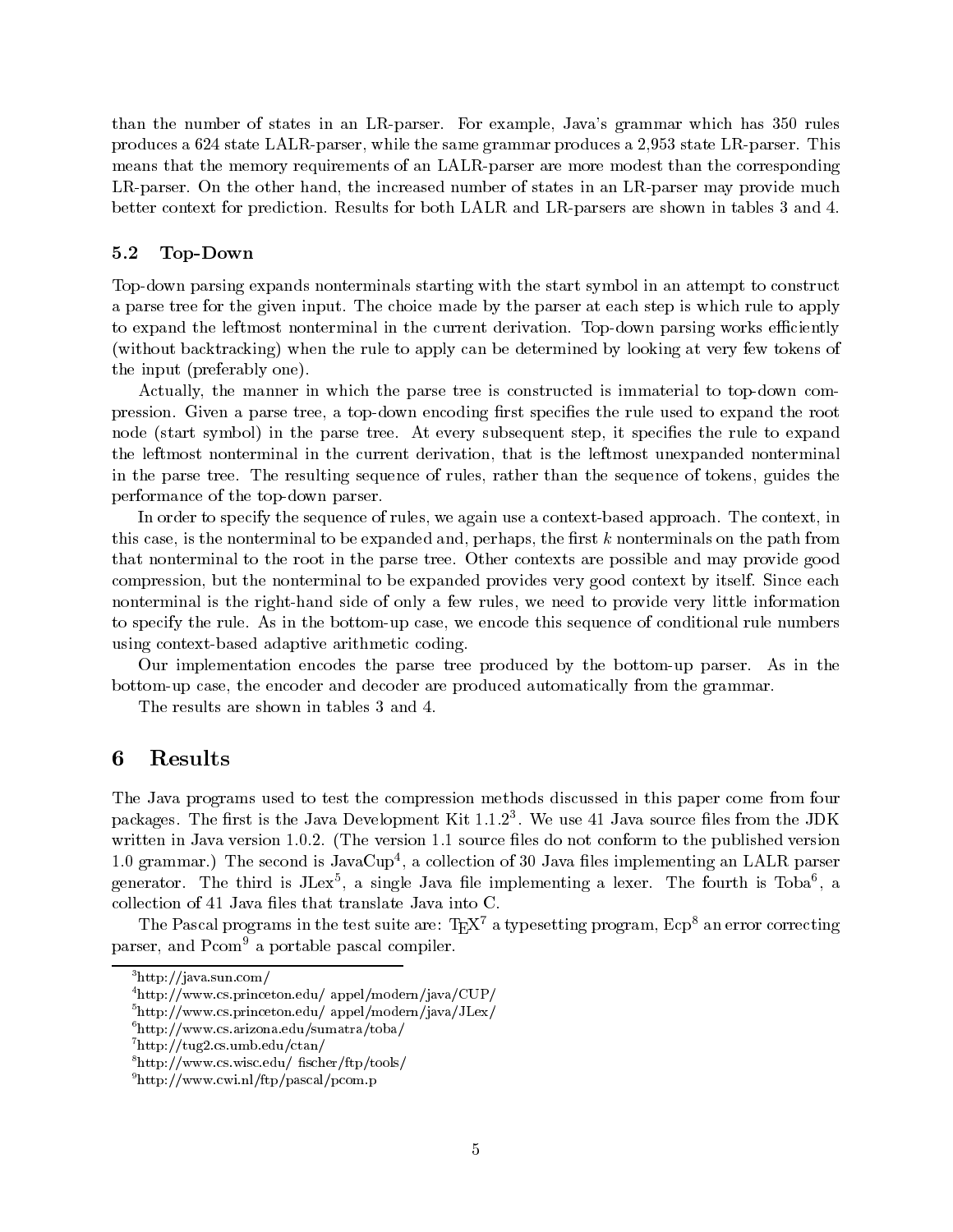|         | raw    | Gzip  |          |
|---------|--------|-------|----------|
| source  | 291860 | 59454 | $(20\%)$ |
| lexemes | 175153 | 37225 | (21%)    |
| class   | 169792 | 74502 | $(44\%)$ |

Table 1: General (Gzip) compression of 41 concatenated source files from JDK, the lexeme sequence. and class files. Numbers are in bytes.

|        | lexemes | raw   | Gzip  | Move-To-Front |
|--------|---------|-------|-------|---------------|
| ident  | 13730   | 87089 | 25371 | 24511         |
|        |         |       | 29%   | 28\%          |
| strlit | 577     | 6584  | 4248  | 4574          |
|        |         |       | 65%   | 69%           |
| intlit | 1579    | 3769  | 2197  | 2180          |
|        |         |       | 58%   | 58%           |

Table 2: Compression of lexemes. Numbers are totals over all 41 source files in JDK. The first column is number of lexemes. The last three columns are number of characters.

Table 1 justifies our interest in source code as a potentially compressible representation of a program. After removing comments and redundant whitespace, the source files are approximately the same size as the class files. However, the source files are much more compressible using the general purpose compression tool Gzip.

#### $6.1$ **Compressing Lexemes**

Table 2 compares the Move-To-Front strategy versus Gzip for compressing sequences of lexemes that have been grouped according to token type.

The table does not include Boolean literal (boollit), character literal (charlit), or floating point literal (floatlit) tokens. The average number of such tokens per file in the test suite was less than 8.

Identifier names (ident tokens) are by far the most numerous. Gzip manages to compress these files to, on average, 29% of their original size. Move-To-Front followed by Huffman coding improves this to about 28% presumably because it exploits some locality of reference of identifiers.

The number of string literal (strlit) and integer literal (intlit) tokens per source file is so small that compression of these lexemes is rather poor. Again, locality of reference of integer literals gives Move-To-Front a slight edge over Gzip.

The Move-To-Front (MTF) compression scheme keeps a list of lexemes it has seen so far. On reading the next lexeme from the file, MTF outputs its index in the list and moves it to the top of the list. If the lexeme is not in the list, MTF outputs 0 and the lexeme itself. Thus MTF outputs a sequence of indices and a sequence of lexemes. We Gzip the sequence of lexemes and Huffman encode the sequence of indices. These two files, along with a description of the Huffman code. constitutes the Move-To-Front representation.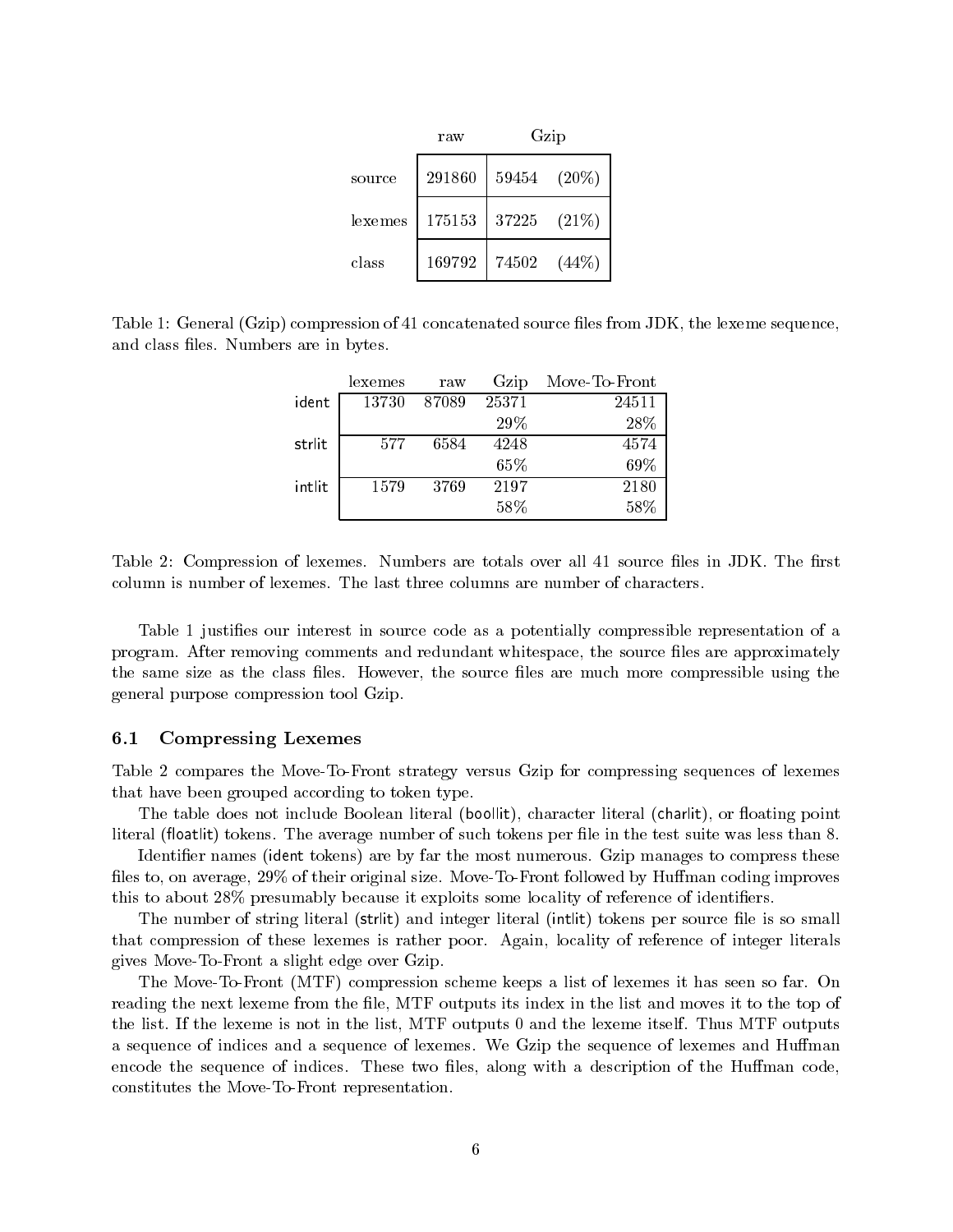

Table 3: Compression of Pascal using bottom-up (LR and LALR) and top-down guided parsing. The bars are grouped by parsing method. From left to right in each group, the context increases. Context is the number of stack symbols (bottom-up) or previous nonterminals (top-down) used to predict. The graph shows percentage of lexeme sequence size (the number below the program name).

#### 6.2 **Varying Context Size**

Tables 3 and 4 illustrate the small improvement afforded by increased context size. The performance of both the top-down and LALR bottom-up methods improve slightly by increasing the context. The performance of the LR bottom-up method degrades. The problem is that increasing the context size, and thus the number of contexts, decreases the number of times a context arises during parsing. This results in poor prediction on the part of the arithmetic encoder, leading to a decrease in compression.

# $\overline{7}$ Related and Future Work

We chose to work on source code compression after experimenting with the compression of other program representations [6]. Source code seems to provide a better starting point for compression than the intermediate representations treated in our earlier work. The source code for those representations is in the language C rather than Java, so a direct comparison is still a matter of future work. In the earlier work, we compressed bytecode-like program representations to 20% of their original size.

The compression of an abstract syntax tree representation of a program has been studied in some detail by Michael Franz [7]. This representation is similar to a parse tree representation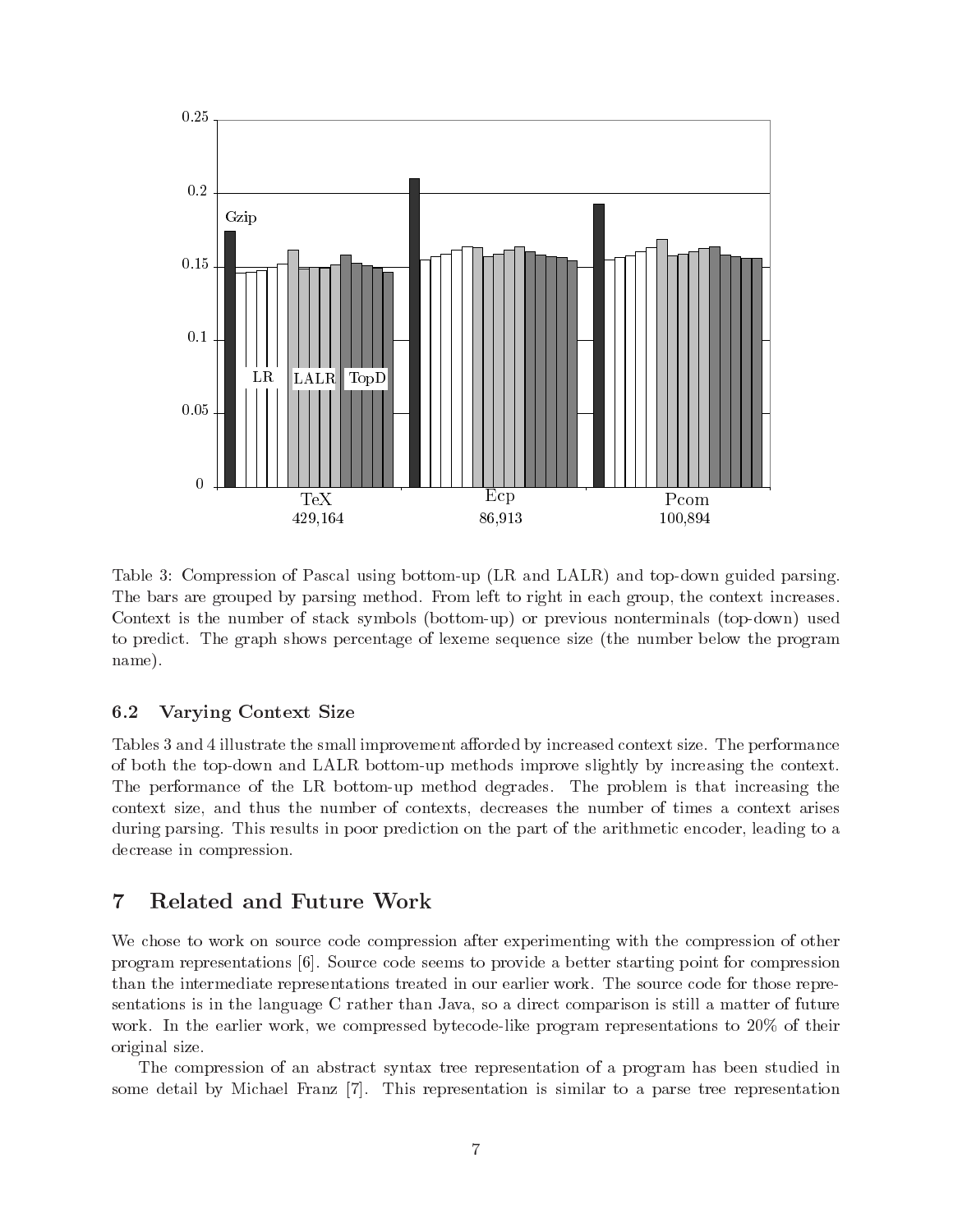

Table 4: Compression of Java using bottom-up (LR and LALR) and top-down guided parsing. The bars are grouped by parsing method. From left to right in each group, the context increases. Context is the number of stack symbols (bottom-up) or previous nonterminals (top-down) used to predict. The graph shows percentage of lexeme sequence size (the number below the program name).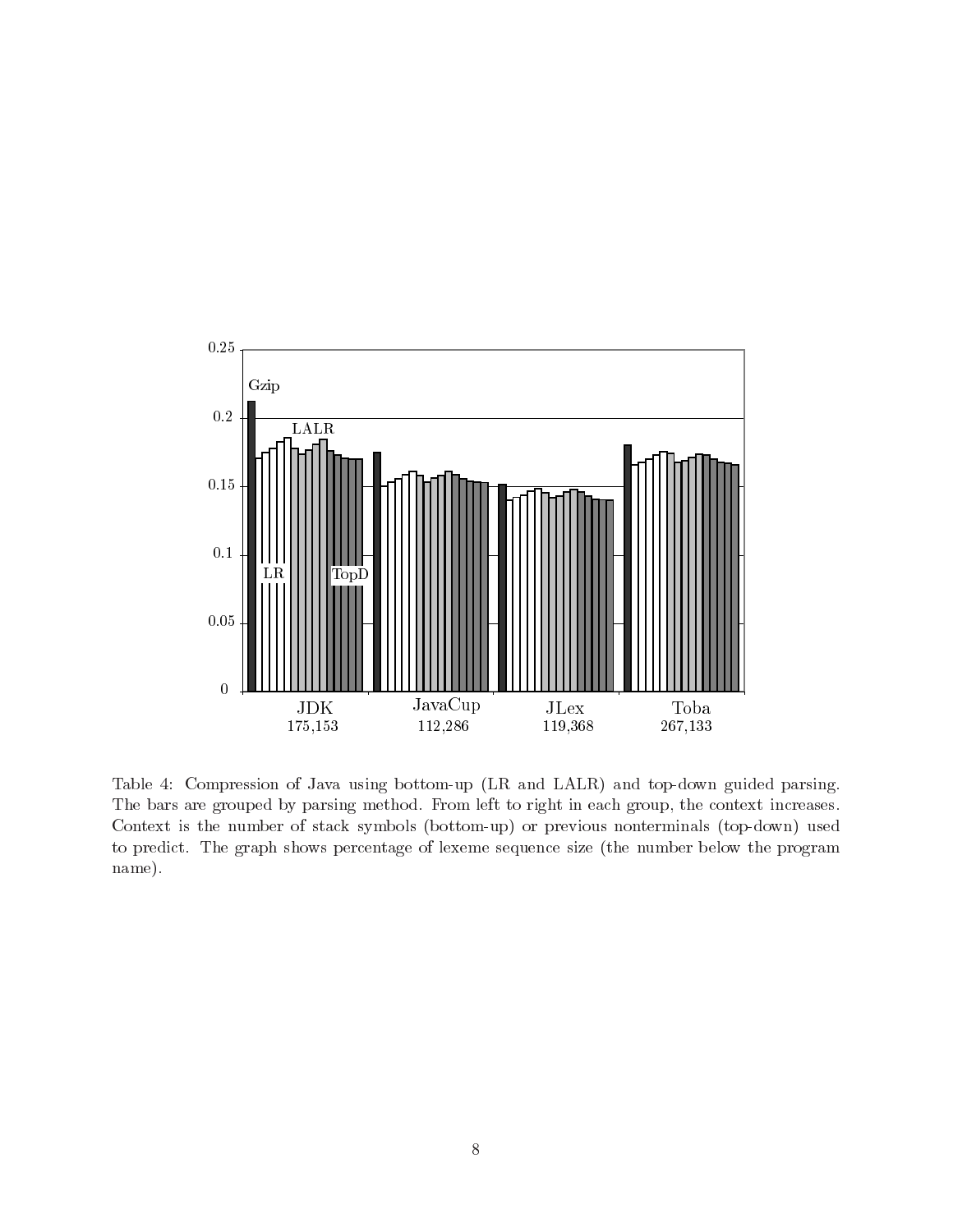but excludes some syntactic superficialities. Franz compresses these trees using a dictionary based scheme that is similar to LZW [15]. He achieves a compressed size that is  $41\%$  of Java bytecode. Our methods yield approximately 18% of Java bytecode  $(15-17\%$  of the lexeme sequence).

The top-down compression scheme, for single nonterminal context, is similar to a technique used by Robert Cameron to compress Pascal source code [4]. His method relies on the user to annotate the grammar rules with probabilities, rather than having the compression method "learn" these probabilities.

Cameron also touches on the possibility of changing the grammar to make it more effective as a model for compressing source code. He mentions splitting rules to gain more detailed contextual information. These modifications would appear to be subsumed by the use of larger contexts from the parse tree. The general idea, however, seems promising: If one views the purpose of the grammar as a model for compression, what is the best grammar for a given language?

Andreas Stolcke addresses a somewhat related question in his PhD thesis [14]: What is the best grammar for a set of sample strings where best is according to a minimum description length criteria? The description length includes both the description of the grammar and the description of the sample strings given the grammar.

In our case, we know a valid grammar. However, the general idea still applies. We may, given a set of sample strings, search for modifications to the grammar so that the description of the modifications and the description of the sample strings given the modified grammar is minimal. Notice that the modified grammar need not describe the same language as the original. This is an area for future research.

The case when one is given a single string and asked to produce a grammar (with certain properties) for that string with no prior knowledge of a grammar, is discussed by Craig Nevill-Manning [11, 12]. The description length, in this case, is simply the size of the grammar, since the grammar produces only one string.

#### Conclusions 8

The use of a grammar to exploit syntactic regularity in source code leads to better compression than can be obtained by general purpose compression schemes. The method is made practical by the use of an automatic system to construct the encoder/decoder for a given grammar. This makes the process of designing syntax sensitive compression schemes practical.

#### 9 Acknowledgements

I thank Todd Proebsting for several fruitful discussions and for helping me understand the intricacies of LR and LALR parsing.

# References

- [1] A. V. Aho, R. Sethi, and J. D. Ullman. Compilers Principles, Techniques, and Tools. Addison-Wesley, 1985.
- [2] T. C. Bell, J. G. Cleary, and I. H. Witten. Text Compression. Prentice-Hall, 1990.
- [3] J. L. Bentley, D. D. Sleator, R. E. Tarjan, and V. K. Wei. A locally adaptive data compression scheme. *Communications of the ACM*,  $29(4):320-330$ , April 1986.